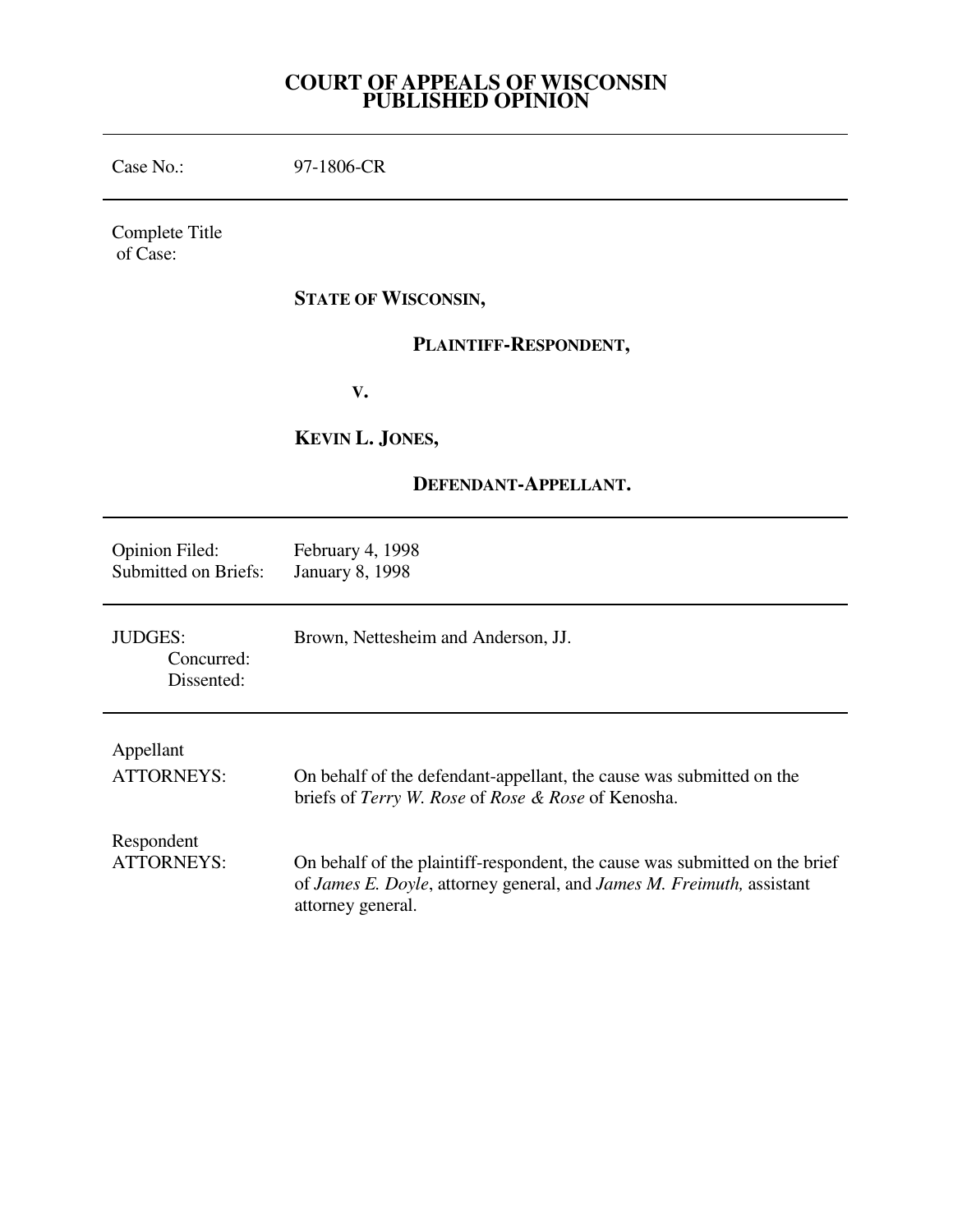# **COURT OF APPEALS DECISION DATED AND FILED NOTICE**

February 4, 1998

**Marilyn L. Graves Clerk, Court of Appeals of Wisconsin** 

 **This opinion is subject to further editing. If published, the official version will appear in the bound volume of the Official Reports.**

 **A party may file with the Supreme Court a petition to review an adverse decision by the Court of Appeals.** *See* **§ 808.10 and RULE 809.62, STATS.** 

**No. 97-1806-CR** 

### **STATE OF WISCONSIN IN COURT OF APPEALS**

**STATE OF WISCONSIN,** 

### **PLAINTIFF-RESPONDENT,**

 **V.** 

**KEVIN L. JONES,** 

### **DEFENDANT-APPELLANT.**

 APPEAL from an order of the circuit court for Racine County: BRUCE E. SCHROEDER, Judge. *Reversed and cause remanded with directions.*

Before Brown, Nettesheim and Anderson, JJ.

 BROWN, J. Kevin L. Jones entered into a nonprosecution agreement with the district attorney in exchange for information about a police investigation into a double homicide. The district attorney subsequently determined that Jones had breached the agreement by misidentifying the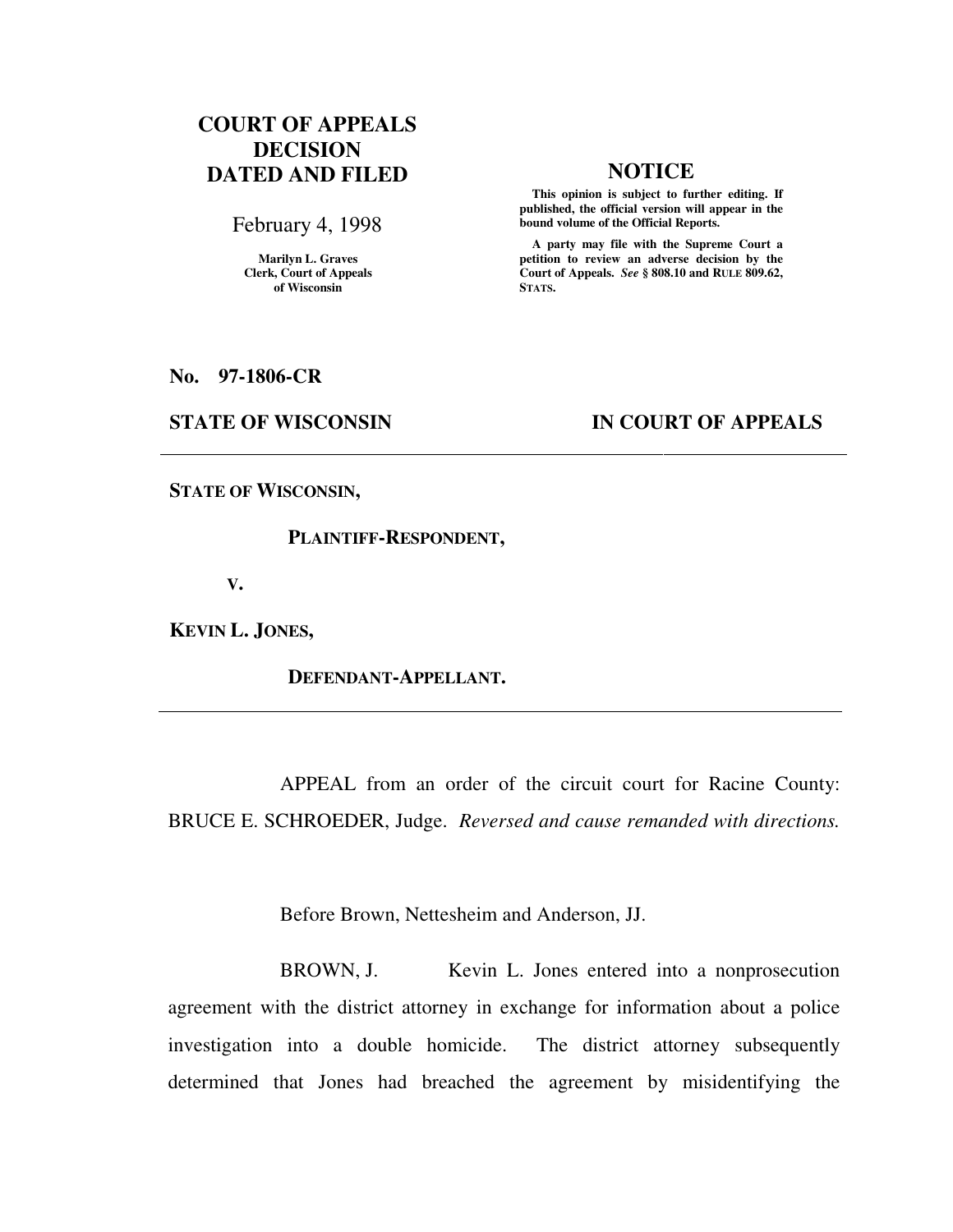individual who ordered the murders and filed charges against him. Jones then moved to enforce the agreement and the trial court found that (1) the nonprosecution agreement was invalid because the district attorney lacks the power to enter into such agreements, and (2) even if the nonprosecution agreement was valid, Jones breached the agreement and the State was free to bring charges against him.

 We reverse. Wisconsin case law has consistently recognized the discretionary power of a district attorney to enter into nonprosecution agreements with individuals in exchange for information furthering the investigation of a crime. Also, we conclude that the trial court did not make a finding from the conflicting testimony as to whether the State knew Jones was mistaken about the identification prior to entering into the agreement. Without this finding of fact, we are unable to determine if Jones' misrepresentation constituted a material breach of the agreement. We therefore reverse the trial court's finding that Jones breached the agreement and remand for further proceedings.

 On November 21, 1992, the police discovered the bodies of Charles Toy and Katrina Powell in the front seat of a car parked in an alleyway in the city of Racine. Both individuals had been shot in the head. Apparently, the police suspected that Jones and Anthony C. Hill were involved in the murders; however, it appears from the record that they were unable to gather enough evidence to charge either man.

 At some later date in 1993—the record is unclear as to when—the district attorney for Racine county filed a criminal complaint against Jones charging him with several crimes, including two counts of attempted first-degree intentional homicide. None of these crimes, however, were connected to the 1992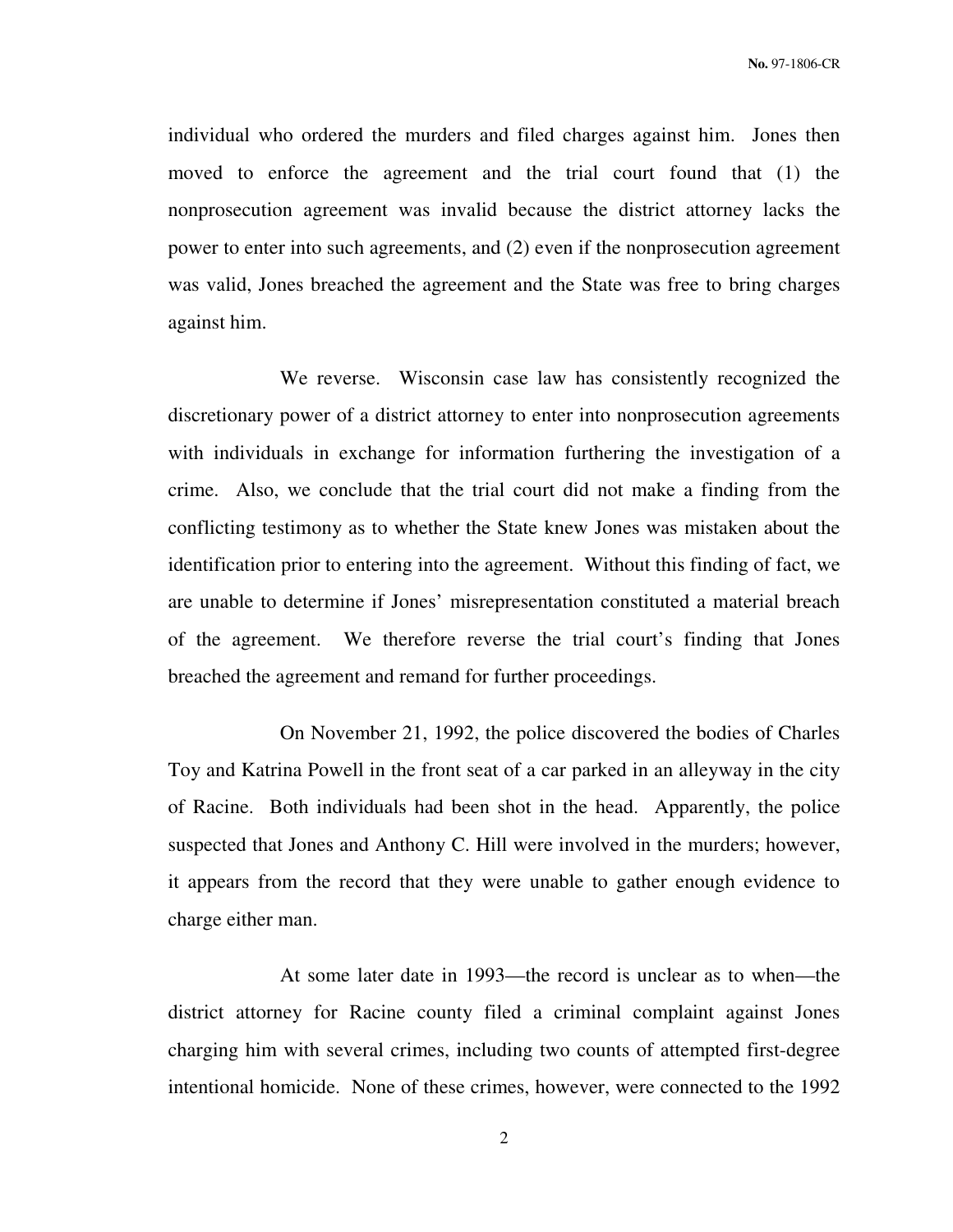double homicide. In June 1994, Jones, through his attorney, Domingo S. Cruz, approached the district attorney to propose a plea bargain in which Jones would tell them everything he knew about the earlier, and unrelated, 1992 double homicide. In exchange for this information, Jones would plead guilty to a reduction in the charges pending against him and would be given "substantial consideration in ... any recommendation that is made by the State with respect to his sentence or sentences." As a further condition, Jones asked for a nonprosecution agreement in which the district attorney agreed not to prosecute him for his involvement in the 1992 double homicide. In return, Jones agreed to testify for the State if required to do so.

 The district attorney and Detective Jan Soderberg, who was investigating the 1992 double murder, accepted this proposal. Cruz then drafted the agreement which the district attorney, Soderberg, Jones and Cruz signed. Jones, in both an interview and a sworn affidavit, then told Soderberg all of the information he knew about the 1992 murders. He told Soderberg that he, Hill and another man drove to a Racine tavern where they were hired by a man known as J.B. Money to kill Toy. Jones picked out a picture of a man named Jimmy Carter from a police photo array as depicting the man he knew as Money. He further told Soderberg how they then found Toy and Powell sitting in a car parked in an alleyway and how he stood lookout while Hill shot both Toy and Powell. Apparently, Hill shot Powell to make sure there were no witnesses. They then drove back to the bar, where Jones received half an ounce of cocaine for his part in the contract killing.

 In return for his cooperation with the police, the district attorney reduced the charges then pending against Jones and recommended a lesser period

3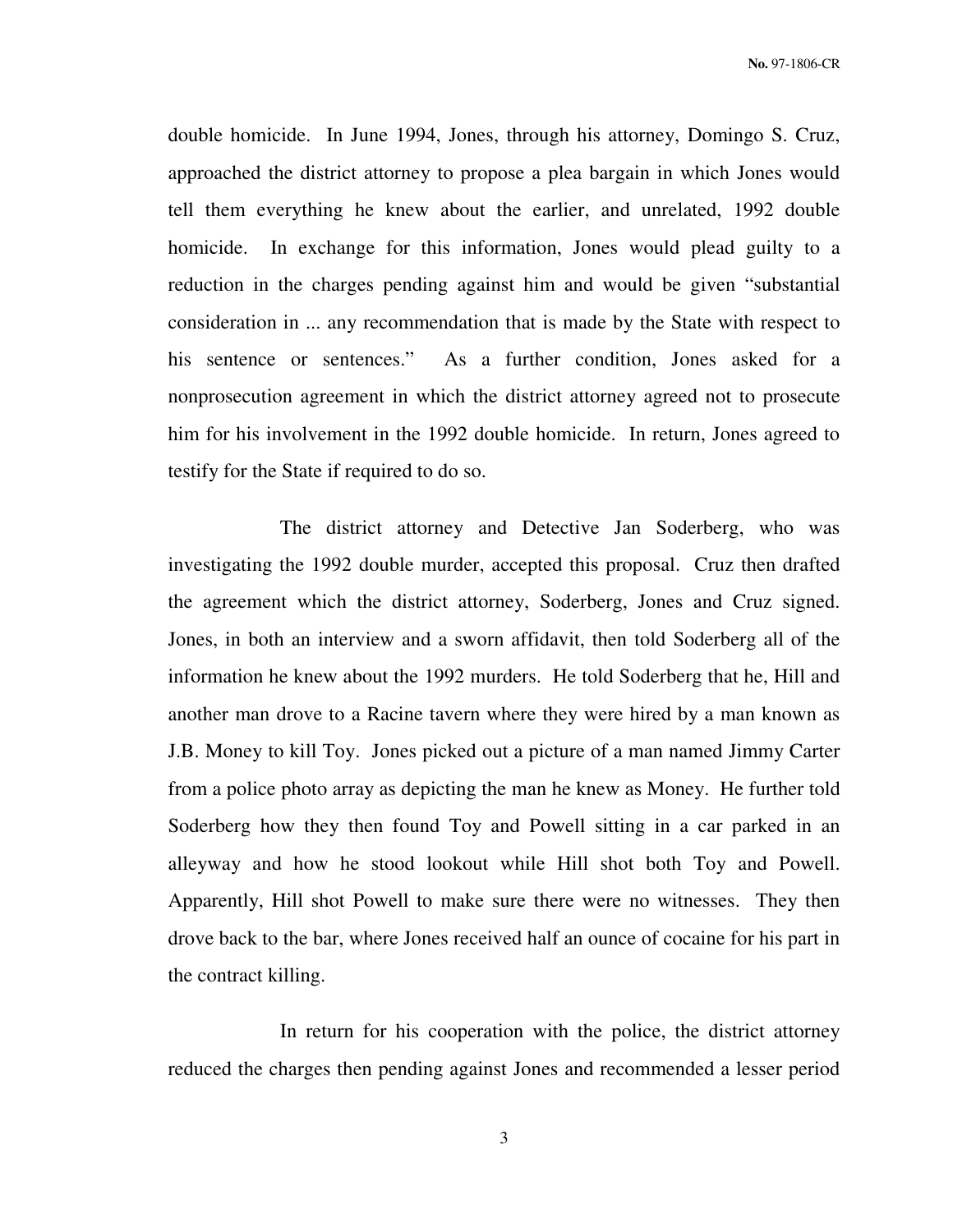of incarceration.<sup>1</sup> However, in August 1994, Soderberg told the district attorney that he had just learned that Carter had been incarcerated in a Wisconsin state prison at the time of the double murders; therefore, he could not have been the man at the tavern who ordered the killings. The district attorney then determined that because Jones had falsely identified Carter as the man who contracted for Toy's killing, he had materially breached the nonprosecution agreement and Jones was charged with two counts of first-degree intentional homicide for his role in the murders.

 Jones subsequently filed a motion to dismiss the charges or suppress the statement he made to police. At a hearing on this motion, Jones contended that prior to executing the affidavit, both the district attorney and Soderberg knew he might have been wrong to identify Carter. In support of Jones' position, Cruz testified that before Jones executed the affidavit, Soderberg told him how he believed Jones was wrong in identifying Carter as the man who ordered the homicides because Carter was incarcerated at the time. Further, Cruz believed that Soderberg had raised this issue with Jones prior to executing the affidavit but that Jones persisted in his claim that Carter ordered the killings. Cruz also testified that when he further discussed this issue with Soderberg, he came away with the impression that Soderberg did not view the veracity of Jones' identification of Carter to be "critical" to complying with the agreement and that he "was satisfied that Mr. Jones was present and telling the truth about what he had relayed to him in terms of a detail about the homicides." Moreover, Cruz understood Soderberg to be concerned only about information regarding Hill's involvement in the

 $\overline{a}$ 

<sup>&</sup>lt;sup>1</sup> The trial court in that case, however, did not follow the State's recommendation and sentenced Jones to eighteen years in prison, the maximum period of incarceration allowed for the crimes charged.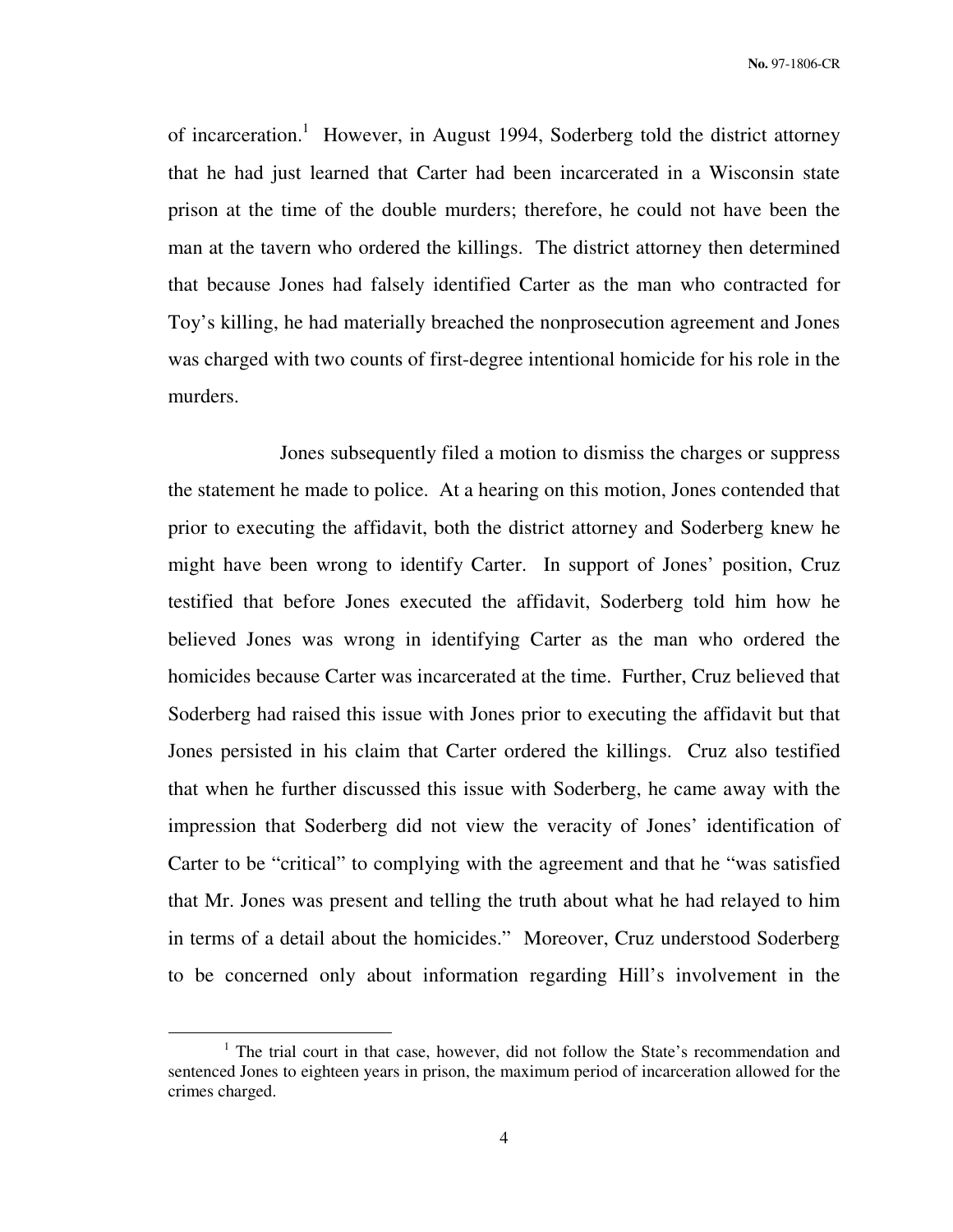killings. Cruz testified that based on the comments made by Soderberg and the understandings derived therefrom, he advised Jones to execute the agreement.

 However, Soderberg provided contradictory testimony. He did not recall ever telling Cruz that the information about Carter was not important or material to complying with the agreement. He also did not recall telling Cruz that he believed Jones was incorrect in identifying Carter or that he was only concerned with Hill's role in the homicides. In fact, he maintained that he did not know Carter was incarcerated until over a year after Jones submitted the affidavit.

 In its ruling on the motion, the trial court first determined that the nonprosecution agreement was not a legal agreement because district attorneys do not have "the authority to enter into any kind of an agreement that grants anybody immunity." Moreover, the trial court found that even if the nonprosecution agreement were legal, Jones had been untruthful in identifying Carter. The trial court went on to state:

> The defendant claims that this issue [the identification of Carter] was known at the time of the negotiations. And that has certainly been established by testimony of Mr. Cruz. The fact that it was known at the time in no way excuses the defendant from his obligation of being truthful. And this is such a core issue that it cannot be dismissed as of no consequence.... [I]n fact, even if ... that had been the view of the district attorney and Investigator Soderberg at the time that this deal was struck, it wouldn't make any difference because it is such a core issue.

In other words, the trial court determined that even if Cruz' testimony was historically accurate, there was still a material breach because the core agreement called for Jones not to lie; but he lied. The trial court ordered that the prosecution be allowed to proceed. Jones petitioned for review of this nonfinal order pursuant to RULE 809.50, STATS., and we granted the petition.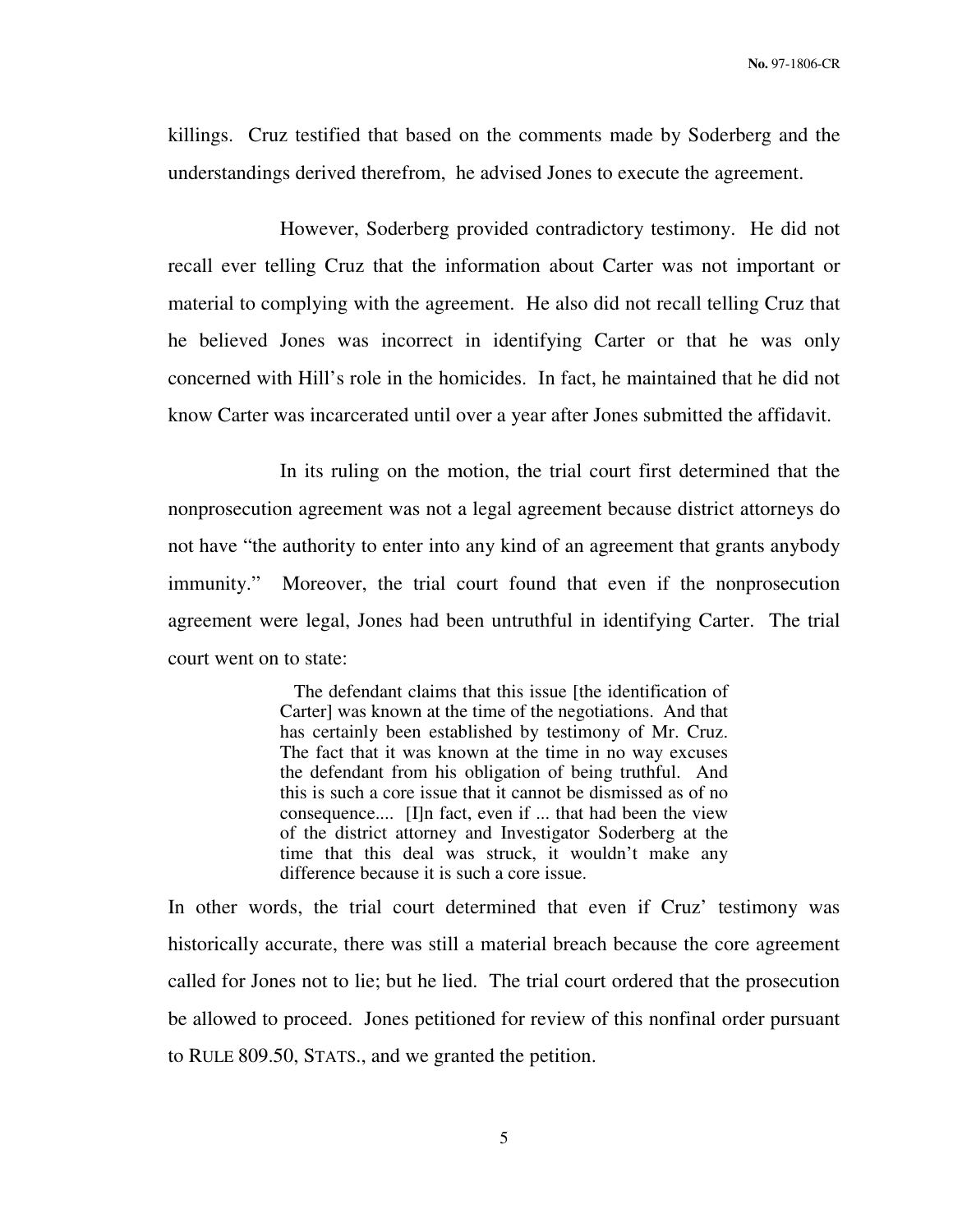We first address the trial court's holding that district attorneys lack the power to enter into nonprosecution agreements. The trial court found that the district attorney's nonprosecution agreement with Jones was void and without proper legal basis because the power to grant immunity from prosecution vests solely with the judicial branch. The trial court understood that immunity can only be conferred in accordance with § 972.08, STATS., and that statute gives only the trial court the power to grant immunity.

 We disagree. We also note that the State, in its brief, also disagrees with the trial court. The statute and case law that the court was referring to most often involves situations when a witness called by the State refuses to testify based upon a Fifth Amendment privilege. In such situations, the State may request formal immunity from prosecution, but only the trial court, at its discretion, may grant it. *See* § 972.08, STATS. But by relying upon this statute and the case law pertinent to it, the trial court has failed to distinguish between cases where the witness has become subject to the control of the court and those situations where the court is not yet involved and the suspect is yet uncharged. *See State v. Kenyon,* 85 Wis.2d 36, 45, 270 N.W.2d 160, 164 (1978). In other words, the question to ask is whether the proceeding is now under the control of the court because the person has been charged. If the person has been charged, and especially if the person is on the witness stand, certainly the person and the district attorney are under the control of the court.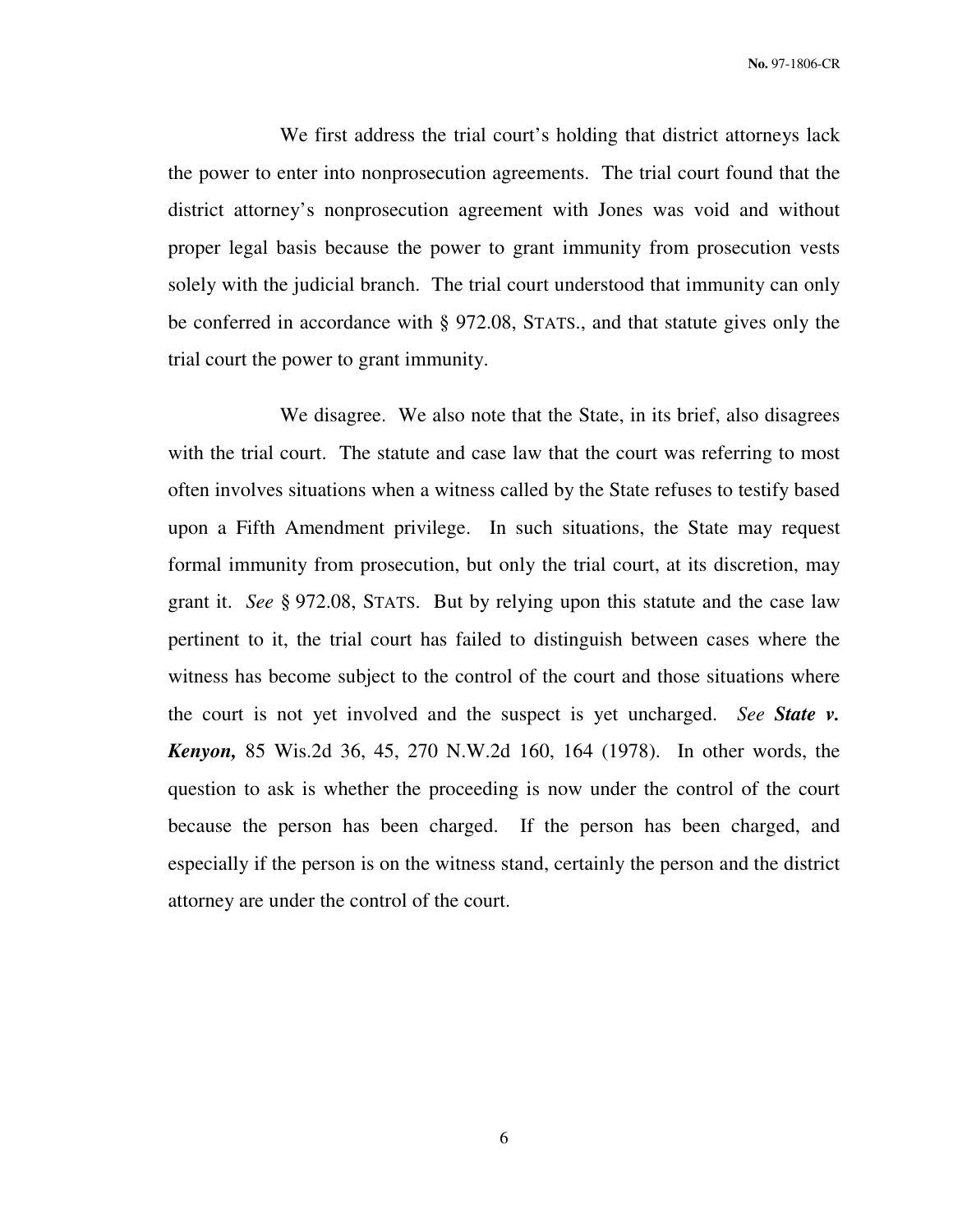But here, the agreement was struck before the court became involved. It was a *pre*charging decision, not a postcharging decision.<sup>2</sup> The district attorney entered into a precharging, nonstatutory agreement with an individual not to exercise the discretionary power to prosecute in exchange for information about a criminal investigation. We have no doubt that it is within the discretionary power of a district attorney to enter into these types of nonprosecution agreements *prior* to filing criminal charges in exchange for information about a criminal investigation. *See* Graham Hughes, *Agreements for Cooperation in Criminal Cases,* 45 VAND. L. REV. 1, 10 (1992) (Unlike a plea bargain in which "a court must hold a plea hearing and approve a plea bargain, the [nonprosecution agreement] is not subject to any judicial scrutiny.").

 The duty of a district attorney is to administer justice, not obtain convictions. As such, district attorneys are under no obligation or duty to charge in all cases where there appears to be a violation of the law. *See State v. Karpinski,* 92 Wis.2d 599, 607, 285 N.W.2d 729, 734 (1979). In order to carry out their duty, district attorneys have great discretion in determining whether to commence a prosecution, *see id.*, and Wisconsin case law has repeatedly noted that "[t]he discretion resting with the district attorney in determining whether to commence a [criminal] prosecution is almost limitless …." *Kenyon*, 85 Wis.2d at

 $\overline{a}$ 

 $2$  We acknowledge that under the facts of this case Jones had already been charged with several other crimes at the time the district attorney agreed not to prosecute him for the double homicide in exchange for information; therefore, the decision to enter into the nonprosecution agreement could be cast as a postcharging decision—it would be a condition of the plea bargain with Jones—subject to judicial approval. But this argument was not raised by either party, and the record is insufficient for us to determine whether the nonprosecution agreement was before the trial court during the plea hearing. However, a determination that the nonprosecution agreement was part of the plea bargain would not change our conclusion that the agreement is valid; if the nonprosecution agreement was part of the plea bargain before the trial court at the plea hearing, it received judicial approval when the court accepted the plea.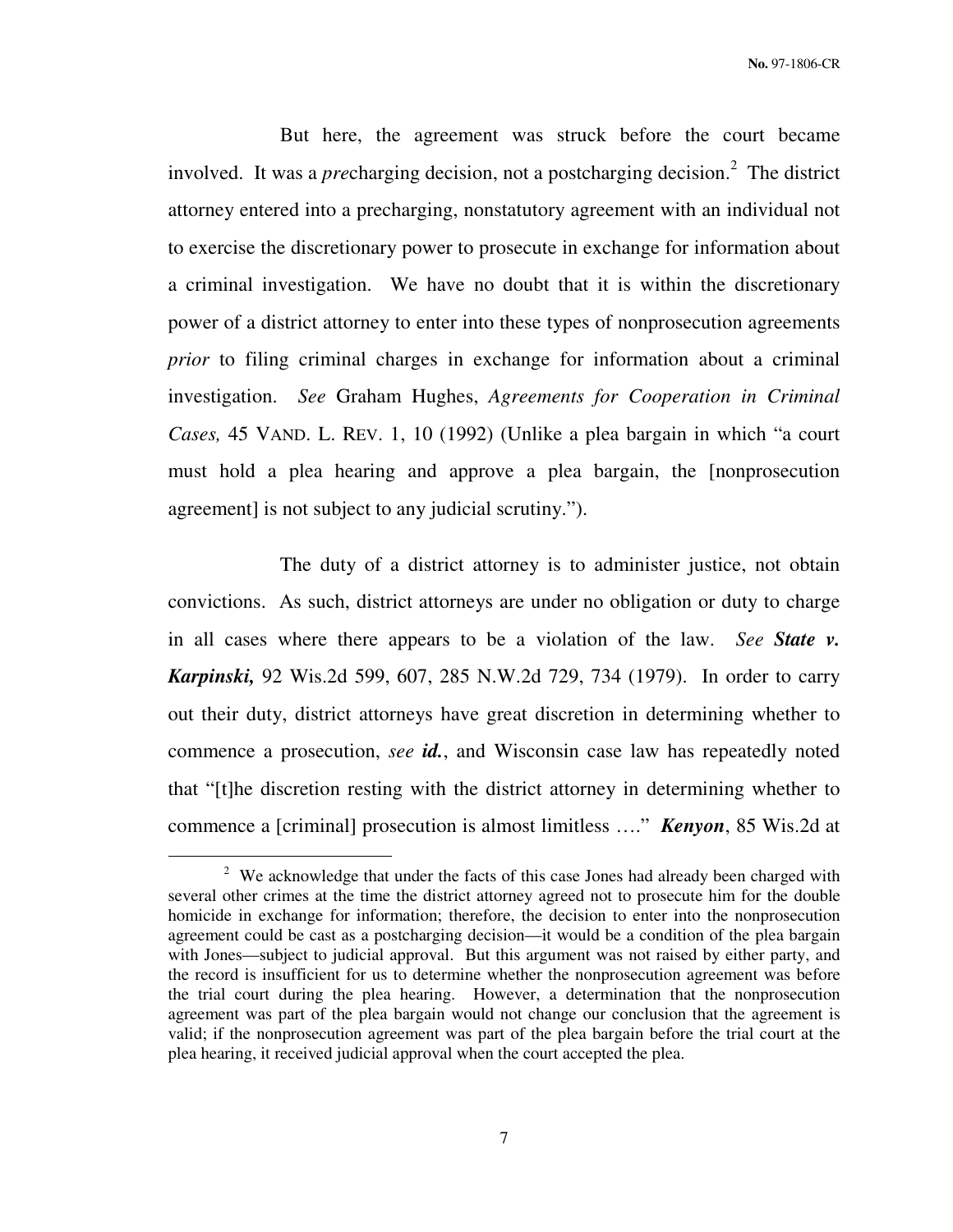45, 270 N.W.2d at 164. Clearly, if it is within the discretionary power of the district attorney not to bring a criminal charge, it is also within his or her power to enter into a precharge, nonprosecution agreement in exchange for information if it is determined that doing so will further the administration of justice. *See* Hughes, *supra*, at 12. As we stated at the outset, justice, not convictions, is the district attorney's goal and nonprosecution agreements in exchange for information can be a valuable means to achieve this end. Further, nonprosecution agreements are a powerful and pragmatic tool because they turn offenders into informers, thereby making criminals suspicious of each other and punishing those guilty persons who might otherwise elude justice. *See Zani v. State,* 701 S.W.2d 249, 252-53 (Tex. Crim. App. 1985).

 Wisconsin case law, moreover, supports our conclusion. While in *State v. Lukensmeyer,* 140 Wis.2d 92, 102, 409 N.W.2d 395, 399 (Ct. App. 1987), we simply assumed without deciding "that a prosecutor may lawfully enter an agreement not to prosecute in return for cooperation in a criminal investigation," other case law is more forceful. In *State v. Nerison,* 136 Wis.2d 37, 401 N.W.2d 1 (1987), our supreme court addressed the issue of whether a district attorney's decision to enter into nonprosecution agreements with two individuals in exchange for information and their testimony unfairly prejudiced the defendant. The court held that the district attorney's decision to enter into the nonprosecution agreements was not so "corrupt" that it crossed the line of due process and did not deny a fair trial to the defendant against whom the bargained for testimony was used. *See id.* at 45, 401 N.W.2d at 4. While it is true that the *Nerison* court did not make an explicit announcement that nonprosecution agreements are valid, it is implicit. A logically necessary facet of the court's opinion was that the district attorney had the power to initially grant concessions and enter into the

8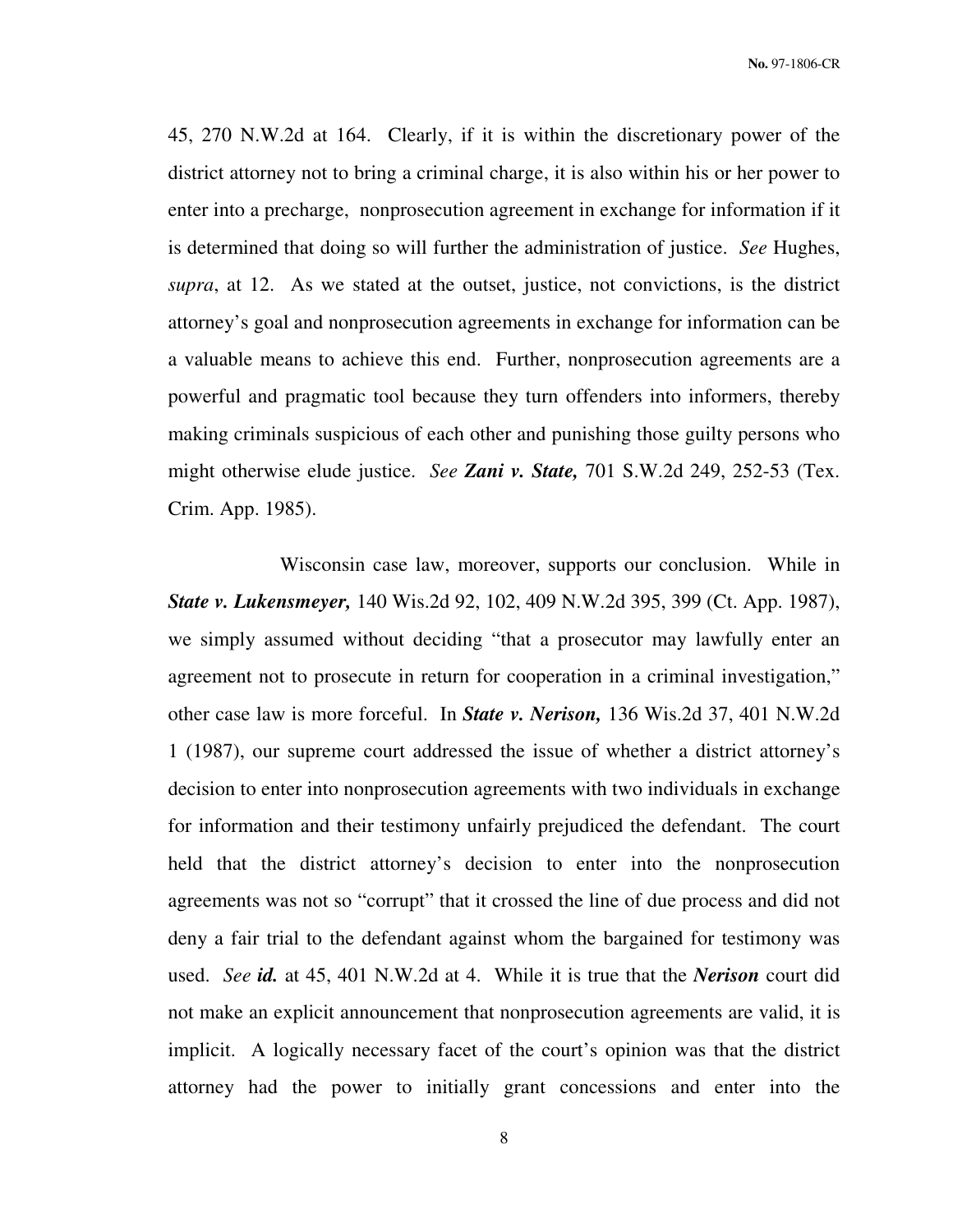nonprosecution agreements in exchange for information and testimony. Moreover, we think it is important to note that the case law is replete with instances in which a district attorney during the course of a criminal investigation entered into a nonprosecution agreement in exchange for information or testimony against a defendant. In none of these cases has it ever been questioned whether the practice of nonprosecution agreements is an invalid exercise of a district attorney's discretionary power. *See, e.g., Lukensmeyer,* 140 Wis.2d at 96-97, 409 N.W.2d at 397 (district attorney entered into nonprosecution agreement in exchange for information about a murder investigation). We reverse the trial court's ruling on this issue.

 We now turn to the trial court's finding that Jones breached the nonprosecution agreement. A court may vacate a nonprosecution agreement where a material and substantial breach of the agreement has been proven. *See State v. Whitman,* 160 Wis.2d 260, 268, 466 N.W.2d 193, 196 (Ct. App. 1991). "The party seeking to vacate the agreement must prove the breach by clear and convincing evidence." *Id.*

 According to the trial court, Jones breached the agreement because he misrepresented a "core issue" of the agreement by implicating Carter as the man who ordered the killings. The trial court did not think it important to decide whether Soderberg knew beforehand that Jones might be wrong in identifying Carter as the man who ordered the killing. Instead, the court opined that even if Soderberg knew of the error before the deal was struck, this fact would in no way excuse Jones from his obligation under the agreement to tell the truth.

 Again we disagree with the trial court. It was obviously the trial court's opinion that the agreement called for Jones to tell the complete truth about